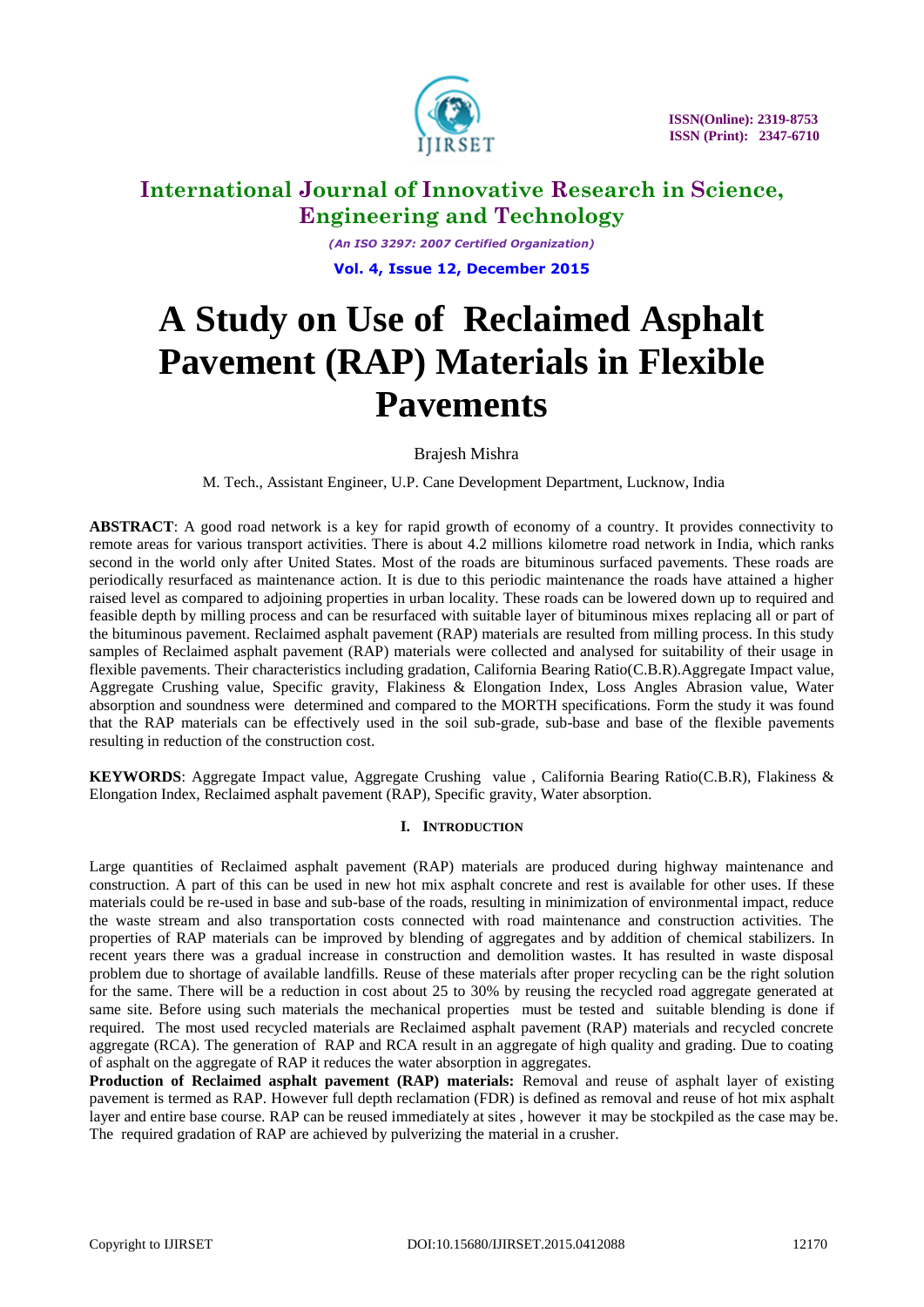

*(An ISO 3297: 2007 Certified Organization)* **Vol. 4, Issue 12, December 2015**



**Fig:1** Demolished Asphalt Pavement

A condition of demolished flexible pavement is shown in Fig-1 which can be reused after proper processing and crushed to required size and grading as per requirements of site condition.

**Properties of RAP: A** Comparison can be made between RAP and crushed natural aggregates. RAP has a higher content of fines as a result of degradation of material during milling and crushing operations. Typical physical properties of RAP are tabled below-

| S. No. | <b>Parameters</b>                          | <b>Values</b>    |  |  |  |
|--------|--------------------------------------------|------------------|--|--|--|
|        |                                            |                  |  |  |  |
|        | Unit Weight (Kg/m <sup>3</sup> )           | 1900-2250        |  |  |  |
|        | <b>Moisture Content</b>                    | Max 3-5%         |  |  |  |
| 3      | <b>Asphalt Content</b>                     | $5 - 6\%$        |  |  |  |
|        | Asphalt Penetration(%) at $25^{\circ}$ C   | $10-80$          |  |  |  |
| 5      | Compacted Unit Weight (Kg/m <sup>3</sup> ) | 1500-1950        |  |  |  |
|        | California Bearing Ratio (CBR)             | 100% RAP: 20-25% |  |  |  |

|  | Table:1 Typical Properties of RAP |  |
|--|-----------------------------------|--|
|  |                                   |  |

Consumption of natural aggregate can be reduced by using Reclaimed asphalt pavement (RAP) materials. Amount of binder can also be reduced in asphalt paving mixes by using Reclaimed asphalt pavement (RAP) materials. Studies have revealed that performance of pavement by using up to 30% RAP material is similar to that of pavement constructed with natural aggregates without RAP materials. Increase demand of aggregates and binder supply can be meet out up to certain extent by using Reclaimed asphalt pavement (RAP) materials in hot mix asphalt (HMA) and other courses of the flexible pavements like sub-base and base. Last but not least recycling asphalt creates a cycle of reuse that optimizes the use of natural resources and sustains the asphalt industry. Economy, ecology and energy conservation are all achieved when the two main components i.e. asphalt and aggregate are reused as construction materials to provide a strengthened and improved pavement. The major advantages of use of RAP are listed below-

- Lower cost.
- Reduction in consumption and use of natural resources.
- Reduction in damages to other roads due to transportation of materials from quarry sites.
- No increase in pavement thickness, very important for urban roads and highways.
- As the transportation is minimized resulting in energy saving i.e. less consumption of diesel.

Studies have shown that up to 50% of RAP has been used as part replacement of granular sub-base and wet mix macadam (WMM) in various projects of National Highway Development Plan (NHDP) in India. Recycling of milled bituminous material has been gaining popularity in India in recent times due to several successful trials in selected projects. A detailed laboratory investigation is required in order to use RAP in Hot mix asphalt (HMA)and Cold asphalt mix (CAM) to ensure that mixes have necessary minimum strength and durability. For better performance the following points should also be considered which are listed below-

- Quality control and additional processing
- Classifying RAP
- Changing the virgin binder grade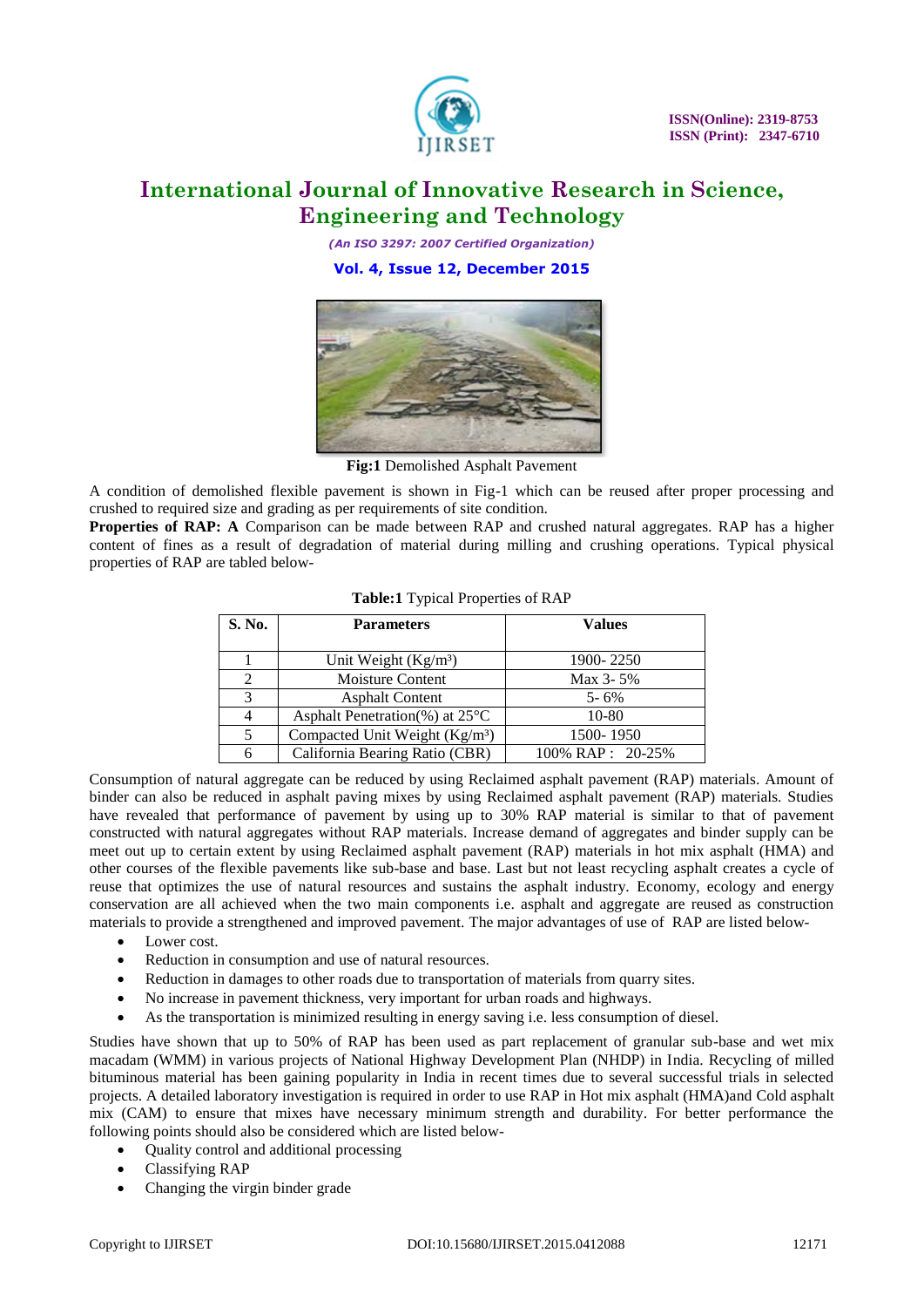

*(An ISO 3297: 2007 Certified Organization)*

### **Vol. 4, Issue 12, December 2015**

- Preparing materials for mix design
- Blending the virgin and RAP binders
- Evaluation of performance

### **Sources of RAP:** The various possible sources of RAP are as follows-

- Generation from milling of HMA layer
- Full depth pavement removal
- Waste from HMA generated at plant

Milling is the process of scraping and removing any distressed upper layers of existing pavement to a specified depth. The process includes grinding by machine and loading of RAP into a truck for transportation.



**Fig: 2** Various Stockpiles of larger size RAP materials



**Fig: 3** Various Stockpiles of smaller size RAP materials

Stockpiles of RAP material of different sizes and shapes are shown in Fig-2&3. They can be reused as per requirements and their suitability in sub-base and base by conforming the grading an strength criteria.

### **II. OBJECTIVES**

The main objective of the study is to find out suitability of Reclaimed asphalt pavement (RAP) materials to be used in construction of flexible pavements. To perform experimental investigations to assess the values of related parameters and their technical viability.

- To use untreated RAP materials as a stabilizing material to treat weak soil sub-grade to enhance CBR value and thereby reduction in the crust thickness and construction cost as well.
- To use RAP materials after blending in sub-base and base courses of flexible pavements.

### **III.MATERIALS AND METHOD**

**3.1. Collection of Samples:** Samples of natural aggregate were obtained from Lalkuwan quarry near Haldwani district of Uttarakhand a State of India and sample of Reclaimed asphalt pavement (RAP) materials were collected from a stockpile near Lucknow district of Uttar Pradesh, a State of India.

The particle size distribution (PSD) of collected sample of RAP material and corresponding requirement of code to use it as granular sub-base (GSB) is shown below in table no.2.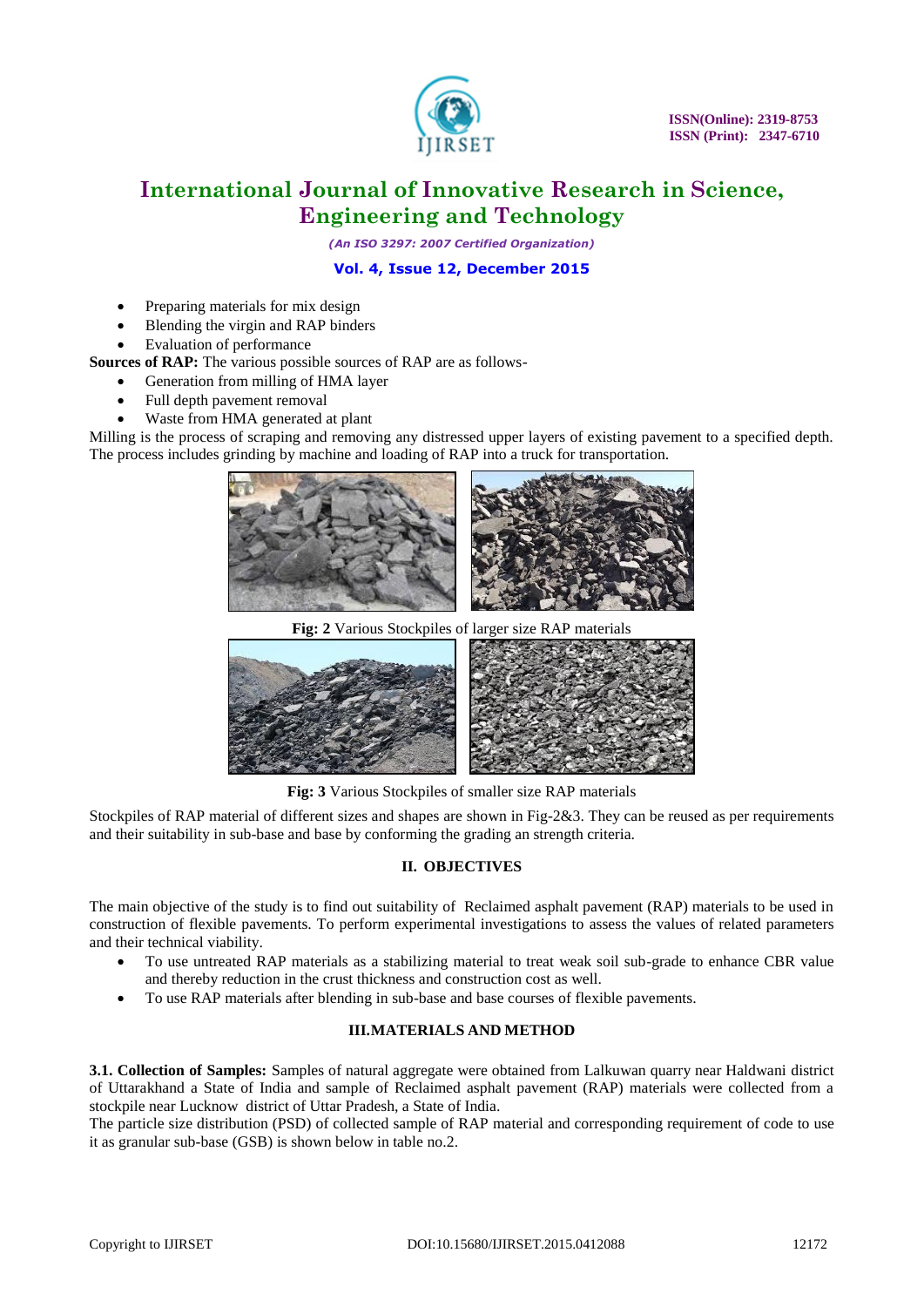

*(An ISO 3297: 2007 Certified Organization)*

#### **Vol. 4, Issue 12, December 2015**

**Table:2** The particle size distribution of RAP material and corresponding requirement of code to use as (GSB)

| <b>IS Sieve</b><br>(mm) | Percentage<br>passing by<br>weight | <b>Requirement for GSB grading</b><br>II (table 400-2) of MORTH<br>revision 4 |
|-------------------------|------------------------------------|-------------------------------------------------------------------------------|
| 53                      | 100                                | 100                                                                           |
| 26.5                    | 92                                 | 50-80                                                                         |
| 19                      | 80                                 |                                                                               |
| 10                      | 66                                 |                                                                               |
| 4.75                    | 38                                 | 15-35                                                                         |
| 2.36                    | 22                                 |                                                                               |
| 0.60                    | 11                                 |                                                                               |
| 0.075                   |                                    |                                                                               |

From table-2 above it is clear that certain sieve size material was missing in RAP to use as GSB material. To match the required grading the following modifications were done.

 $\bullet$  60% of 40mm down and 10% of stone dust as filler to satisfy the requirement as per MORTH 4<sup>th</sup> revision.

 The RAP material was used up to 30% to get the desired grading of GSB (coarse grade) as per MORTH 2013. The table below shows the composition of mixed materials to get the desired grading of GSB material.

| IS                           |                  | <b>Material</b> |                      |                                |                   | Percent                     | <b>Requirement for GSB</b> |                                                    |
|------------------------------|------------------|-----------------|----------------------|--------------------------------|-------------------|-----------------------------|----------------------------|----------------------------------------------------|
| <b>Sieve</b><br>size<br>(mm) | 40<br>mm<br>down | <b>RAP</b>      | <b>Stone</b><br>dust | 60%<br>$40 \text{ mm}$<br>down | 30%<br><b>RAP</b> | 10%<br><b>Stone</b><br>dust | <b>Total</b>               | grading II (table $400-2$ )<br>of MORTH revision 4 |
| 53                           | 100              | 100             | 100                  | 60                             | 30                | 10                          | 100                        | 100                                                |
| 26.5                         | 60               | 92              | 100                  | 36                             | 27.6              | 10                          | 73.6                       | 50-80                                              |
| 4.75                         | 11               | 38              | 97                   | 6.6                            | 11.4              | 9.7                         | 27.7                       | 15-35                                              |
| 0.075                        | 0                | ◠               | 8                    | $\Omega$                       | 0.6               | 0.8                         | 1.4                        | $< \! 10$                                          |

**Table:3** Details of composite GSB with use of RAP

The RAP material was blended with suitable size of aggregates for required grading which was adopted to achieve maximum density.



**Fig:4** Showing limits and adopted Grading details for composite GSB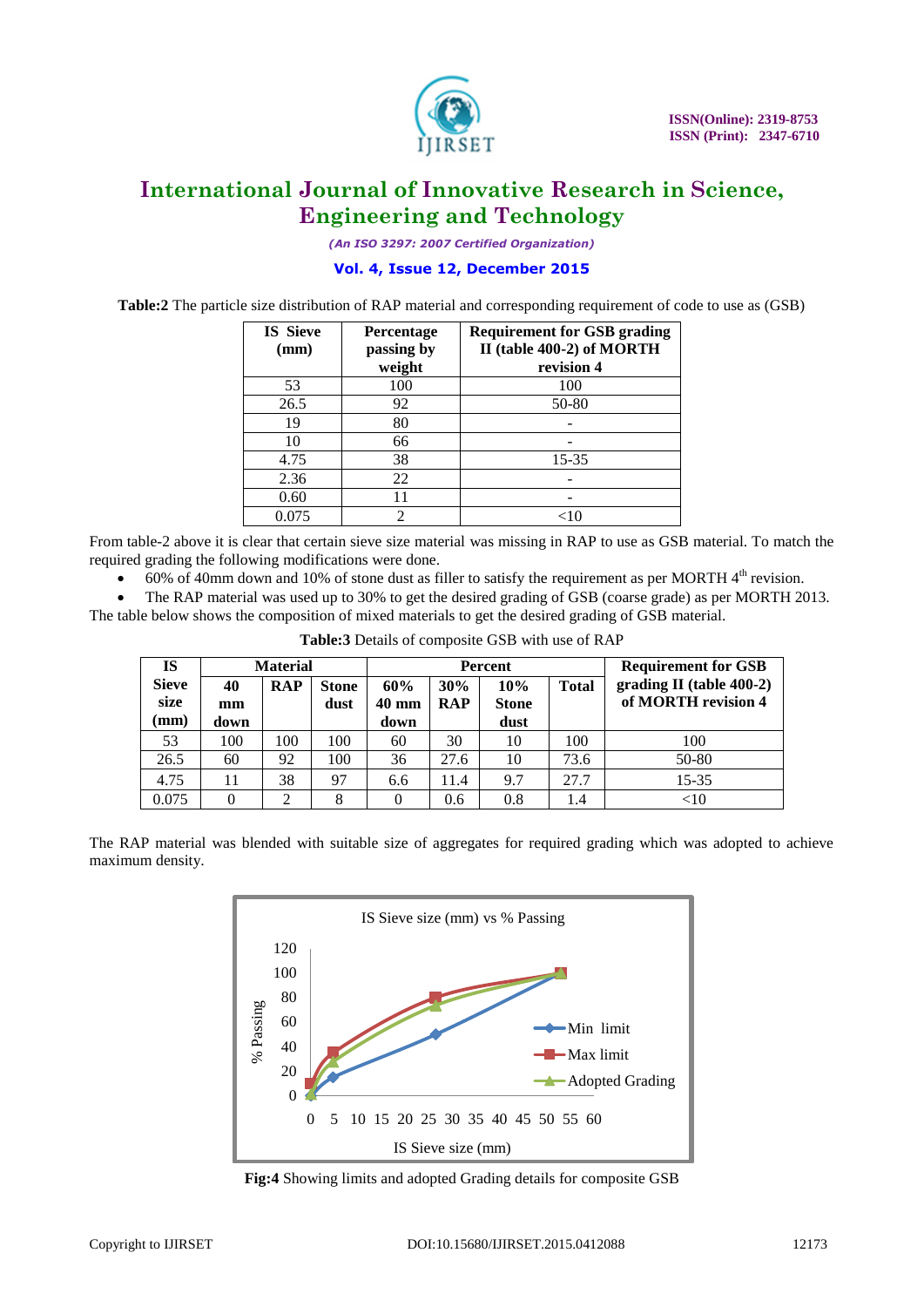

*(An ISO 3297: 2007 Certified Organization)*

**Vol. 4, Issue 12, December 2015**

The Fig-4 shows the minimum, maximum limits and adopted grading for GSB after blending of aggregates with composition of RAP as mentioned in table 3.

| <b>IS</b>                    |                  |            | <b>Material</b>    |                      |                         |                   | <b>Percent</b>            |                             |              | <b>Requirement for</b>                                                  |  |
|------------------------------|------------------|------------|--------------------|----------------------|-------------------------|-------------------|---------------------------|-----------------------------|--------------|-------------------------------------------------------------------------|--|
| <b>Sieve</b><br>size<br>(mm) | 45<br>mm<br>down | <b>RAP</b> | 11.2<br>mm<br>down | <b>Stone</b><br>dust | 32%<br>45<br>mm<br>down | 35%<br><b>RAP</b> | 13%<br>11.2<br>mm<br>down | 20%<br><b>Stone</b><br>dust | <b>Total</b> | <b>WMM</b> grading<br>$(table 400-II) of$<br><b>MORTH</b><br>revision 4 |  |
| 53                           | 100              | 100        | 100                | 100                  | 32                      | 35                | 13                        | 20                          | 100          | 100                                                                     |  |
| 45                           | 100              | 100        | 100                | 100                  | 32                      | 35                | 13                        | 20                          | 100          | $95-100$                                                                |  |
| 22.4                         | 28               | 92         | 100                | 100                  | 8.96                    | 32.2              | 13                        | 20                          | 74.16        | 60-80                                                                   |  |
| 11.2                         | $\Omega$         | 70         | 98                 | 100                  | $\theta$                | 24.5              | 12.74                     | 20                          | 57.24        | $40 - 60$                                                               |  |
| 4.75                         | $\Omega$         | 38         | 8                  | 97                   | $\theta$                | 13.3              | 1.04                      | 19.4                        | 33.74        | $25-40$                                                                 |  |
| 2.36                         | $\Omega$         | 22         | $\Omega$           | 75                   | $\theta$                | 7.7               | $\Omega$                  | 15                          | 22.7         | $15 - 30$                                                               |  |
| 0.6                          | $\theta$         | 11         | $\Omega$           | 40                   | $\theta$                | 3.85              | $\Omega$                  | 8                           | 11.85        | 8&22                                                                    |  |
| 0.075                        | $\theta$         | 2          | $\Omega$           | 8                    | $\theta$                | 0.7               | $\Omega$                  | 1.6                         | 2.3          | <10                                                                     |  |

**Table:4** Details of composite WMM with use of RAP

For use of RAP in base course of flexible pavement the modification was done to achieve the required grading as per details mentioned in table no-4.



**Fig:5** Showing limits and adopted Grading details for composite WMM

The Fig-5 shows the minimum, maximum limits and adopted grading for WMM after blending of aggregates with composition of RAP as mentioned in table no- 4.

**3.2.Method:** Both natural and RAP samples were brought to required size and suitable grading required for sub-base, base and surface course as per MORTH specifications. Samples of different compositions were prepared by adding different percentage of RAP materials (0% RAP, 10%RAP,20%RAP, 30%RAP, 40%RAP and 100% RAP) as shown below-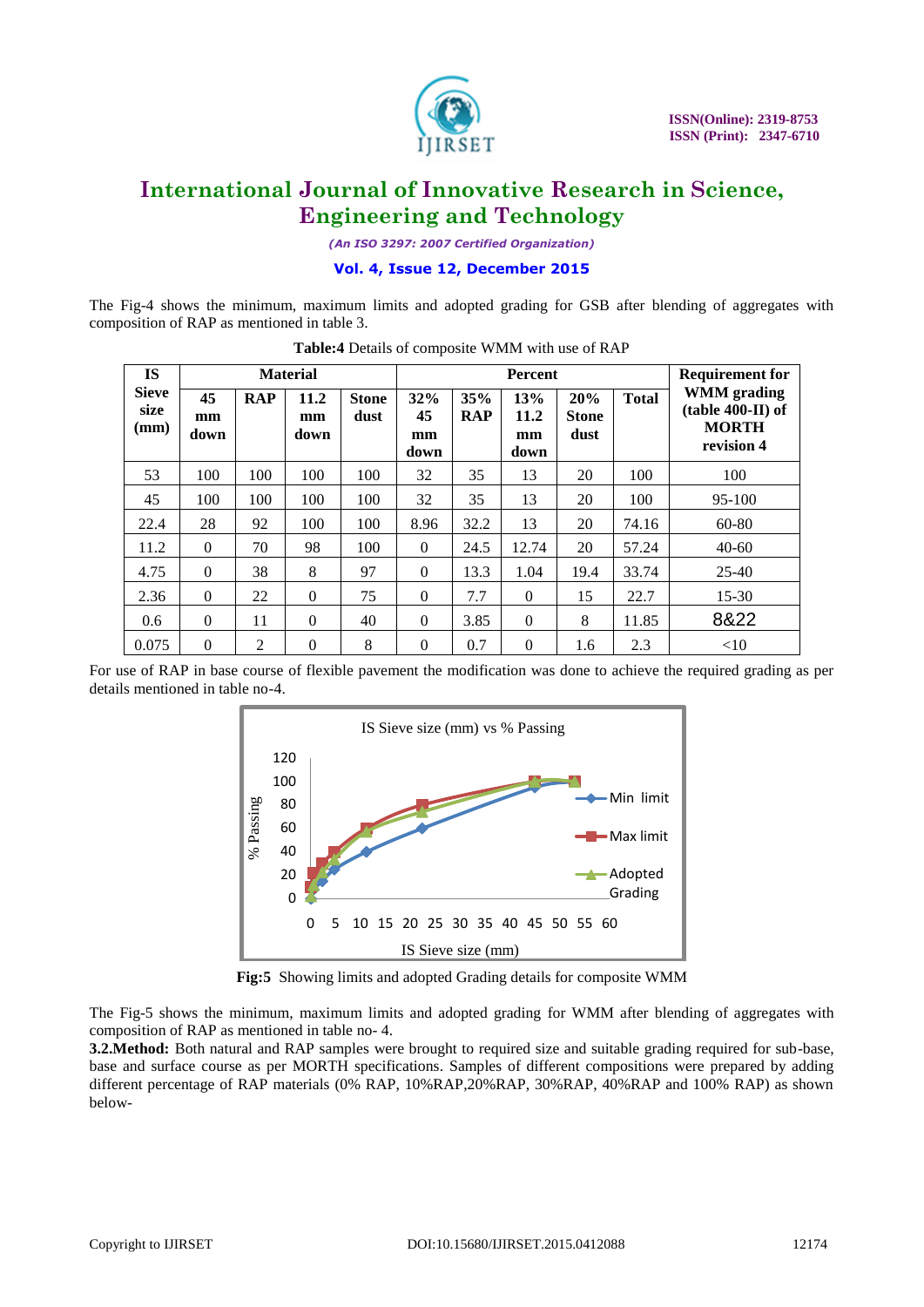

*(An ISO 3297: 2007 Certified Organization)*

### **Vol. 4, Issue 12, December 2015**

#### **Table: 6** Samples of different compositions

| Sample No.     | Details of Composition              |
|----------------|-------------------------------------|
| C <sub>1</sub> | RAP 0% + 100% Natural Aggregate     |
| C2             | RAP $10\% + 90\%$ Natural Aggregate |
| C <sub>3</sub> | RAP 20% + 80% Natural Aggregate     |
| C <sub>4</sub> | RAP30% + 70% Natural Aggregate      |
| C <sub>5</sub> | RAP40% + 60% Natural Aggregate      |
| ۲6             | RAP $100\% + 0\%$ Natural Aggregate |

#### **IV.EXPERIMENTAL RESULTS**

To The results of experimental investigations are listed in tables as shown below-

**Table: 7** Results on Samples of 100% RAP and 100% Natural Aggregates

| <b>Characteristics</b>                  | $100\%$<br><b>RAP</b><br><b>Aggregates</b> | $100\%$<br><b>Natural</b><br><b>Aggregates</b> | <b>MORTH</b><br>Limits<br>(Max.) | <b>Remarks</b>        |
|-----------------------------------------|--------------------------------------------|------------------------------------------------|----------------------------------|-----------------------|
| <b>Aggregate Crushing Value</b>         | 22.52%                                     | 20.10%                                         | 30%                              | Satisfactory          |
| Aggregate Impact Value                  | 22.80%                                     | 19.60%                                         | 30%                              | Satisfactory          |
| Flakiness & Elongation Index (Combined) | 20.62%                                     | 20.32%                                         | 35%                              | Satisfactory          |
| Loss Angeles Abrasion Test Value        | 21.80%                                     | 19.55%                                         | 30%                              | Satisfactory          |
| Specific Gravity                        | 2.63                                       | 2.65                                           | $2.6 - 3.0$                      | $>$ 2.60 Satisfactory |
| <b>Water Absorption</b>                 | 1.42%                                      | 0.38%                                          | 2%                               | Satisfactory          |
| Soundness Test (with Na2SO4)            | 8%                                         | 4%                                             | 12 %                             | Satisfactory          |

From the test results as shown in table no-7above, it was observed that the RAP material can be easily used in granular sub base as it satisfies the norms as prescribed by MORTH. All the parameters are with in the prescribed specifications by MORTH.

**Table: 8** Results on Samples of different compositions of RAP and Natural Aggregates combinations

| Sample      | Aggregate | Aggregate | Flakiness $\&$ | Loss     | Specific | Water      | Soundness |
|-------------|-----------|-----------|----------------|----------|----------|------------|-----------|
| Composition | Crushing  | Impact    | Elongation     | Angeles  | Gravity  | Absorption | Test      |
|             | Value     | Value     | Index          | Abrasion |          |            |           |
|             |           |           | (Combined)     | Test     |          |            |           |
|             |           |           |                | Value    |          |            |           |
| $RAP 10% +$ | 22.42%    | 21.80%    | 20.60%         | 21.10%   | 2.65     | 1.32%      | 7.2%      |
| 90% Natural |           |           |                |          |          |            |           |
| Aggregate   |           |           |                |          |          |            |           |
| $RAP 20% +$ | 22.10%    | 21.12%    | 20.55%         | 20.12%   | 2.65     | 1.10%      | 7.10%     |
| 80% Natural |           |           |                |          |          |            |           |
| Aggregate   |           |           |                |          |          |            |           |
| $RAP30% +$  | 20.15%    | 19.52%    | 20.42%         | 19.80%   | 2.66     | 0.98%      | 6.56%     |
| 70% Natural |           |           |                |          |          |            |           |
| Aggregate   |           |           |                |          |          |            |           |
| $RAP40% +$  | 20.20%    | 19.56%    | 20.42%         | 19.82%   | 2.65     | 1.12%      | 5.20%     |
| 60% Natural |           |           |                |          |          |            |           |
| Aggregate   |           |           |                |          |          |            |           |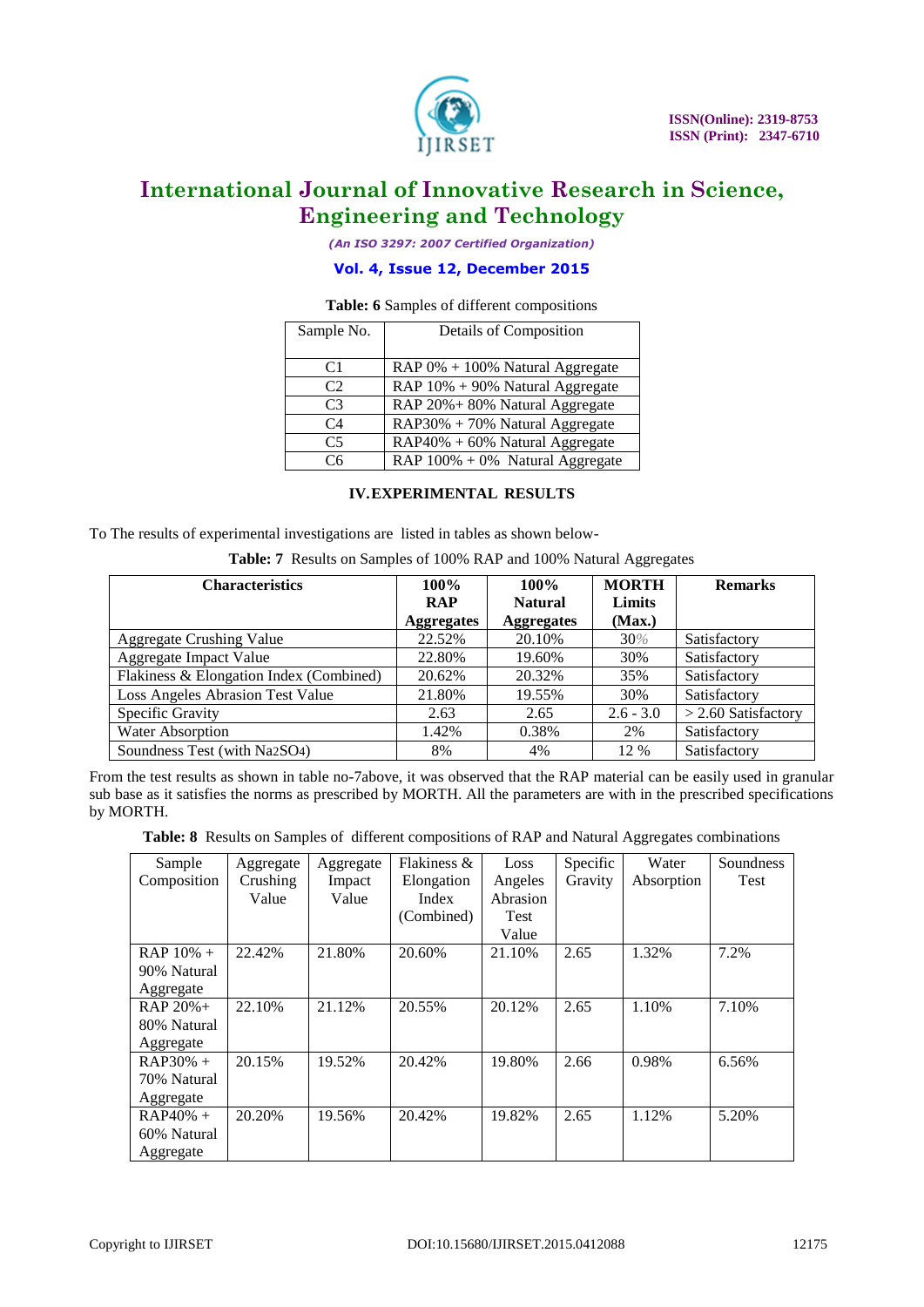

*(An ISO 3297: 2007 Certified Organization)*

#### **Vol. 4, Issue 12, December 2015**

The test results of various combinations of proportions of RAP and natural aggregates are shown in table 8 above. The various parameters like Aggregate Crushing Value, Aggregate Impact Value, Flakiness & Elongation Index (Combined), Loss Angeles Abrasion Test Value, Specific Gravity, Water Absorption, Soundness Test value and California Bearing Ratio (CBR) values are with in the norms prescribed by MORTH and it can also be used in base of in flexible pavements. The best result was obtained on combination of 30% RAP along with 70% Natural Aggregates.



**Fig:5** Values of Different parameters at various compositions of RAP & Natural Aggregates

The aggregate crushing, Los Angeles abrasion and Impact values are represented in figure no:5 above. The low values shows that the fraction of aggregate crushed is low and hence stronger and more tougher the aggregate is and it can capable of withstanding on higher wheel loads. The best result was observed on combination of 30% RAP along with 70% Natural Aggregates.